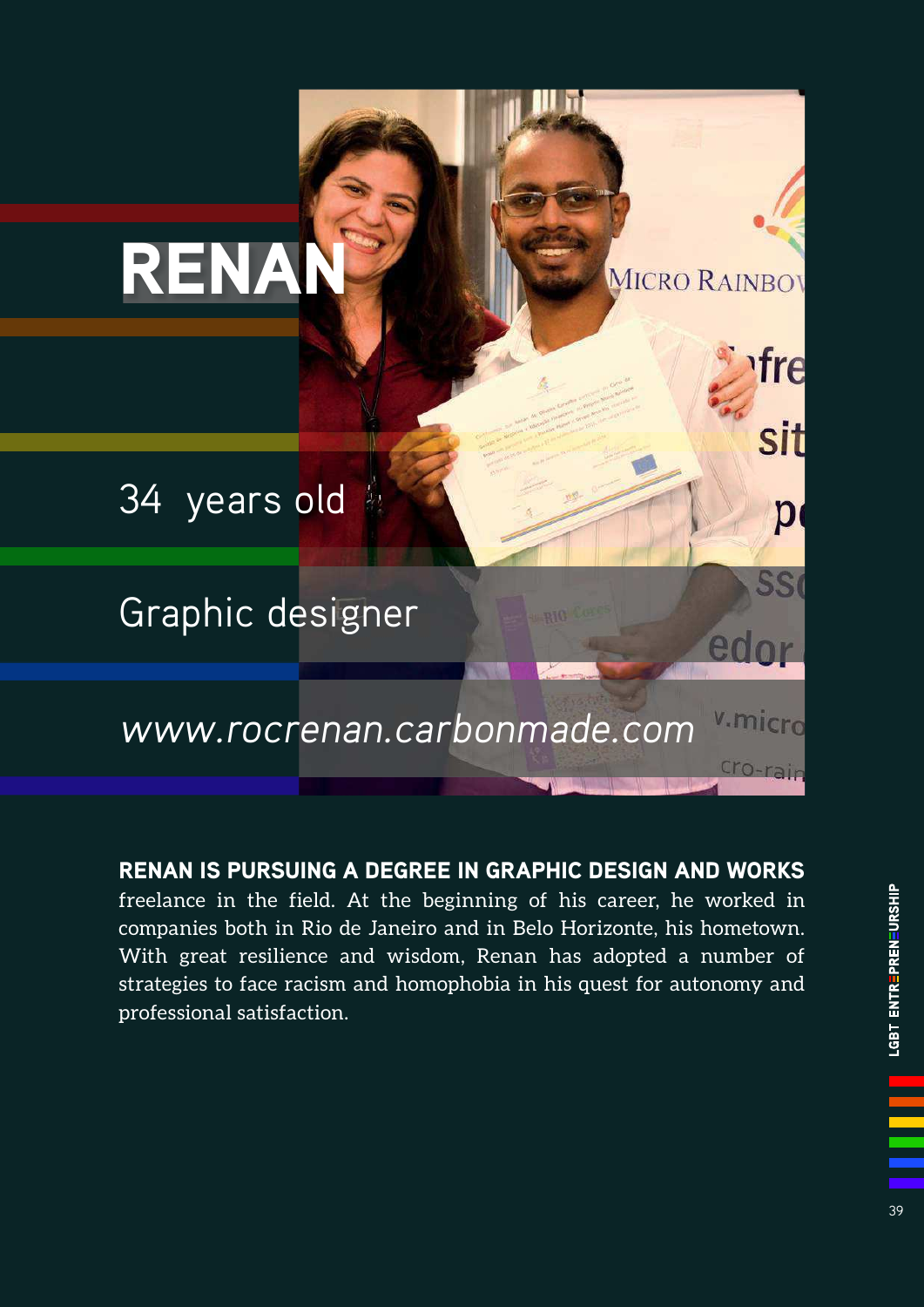

## FIGHTING AGAINST PREJUDICE

As a black gay man, Renan realises that he is vulnerable to a complex intersection of prejudices. He has suffered homophobic insults in the workplace, and despite being cautious, he defended himself and made it clear that he would not back down. He has also supported other LGBT workmates, for instance, he interceded on behalf of a trans friend who was prohibited from using the women's restroom. Renan did not hesitate to defend her, despite the risk of being reprimanded.

In Renan's professional life, racial prejudice overlaps with homophobia. He has suffered several instances of racism when applying for internships. The graphic design labour market does not welcome black professionals. The best positions are allocated in the wealthiest regions of the city, which are predominantly white. On the other hand, neighbourhoods like Renan's have a high incidence of discrimination based on sexual orientation. Renan lives with his partner, and their neighbours have verbally harassed them. Renan cautiously and politely confronted the harassment, trying to avoid more serious problems. Nonetheless, they face the risk of violence from drug dealers who are friends of their homophobic neighbours.

Unfortunately, Renan's experience is common among black and low-income LGBT people in Brazil. Although they are seen as equal to other residents of urban peripheries based on social markers of race and class, they still experience prejudice and discrimination due to homophobia. This lack of acceptance takes a big toll on Renan's self-esteem, but he remains strong and determined not to give up on his autonomy and freedom.

## INCREASING INCOME THROUGH ENTREPRENEURSHIP

For Renan, increasing his income is a key factor in improving his selfesteem. He continually seeks to improve his technical training. As well as attending university, Renan has taken several online courses to extend his skills. Hoping to increase his income as a freelancer, Renan decided to register for Micro Rainbow Brazil's third entrepreneurship course in September 2016.

With the knowledge he obtained from the course, Renan realised that incorrect pricing was one of the main obstacles to the growth of his business. He had been charging very low rates that did not reflect the value of his work. This is a recurring problem among our students, especially those who work in the service industry. Renan recalculated the cost of his services and began to earn greater profits, using cost and price estimates to justify the increase to his customers. He happily reports: